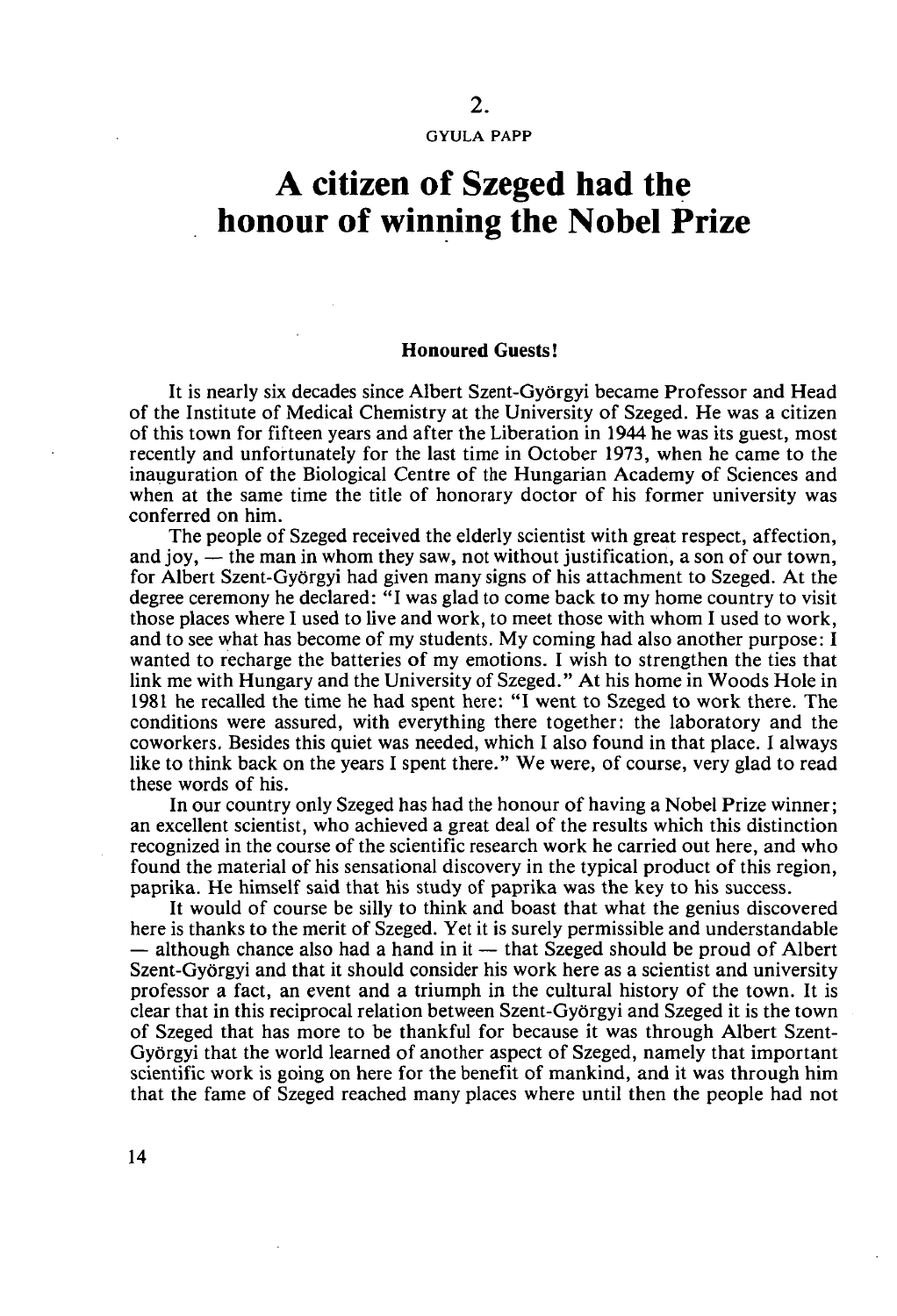even heard of this town, and its fame grew where the people had not previously known in which corner of the world it was to be found.

Amid the enthusiastic celebration of the people of Szeged and the young people at its university, at the extraordinary general assembly of the city council the Nobel Prize winning scientist became the freeman of the city, the scientist who — as we can read in the minutes of the assembly — "earned fame for the town of Szeged" and carried on research "under difficult circumstances in a hostile, turbulent period, when misdirected science made life precarious". In his reply Szent-Györgyi said among other things: "It is gratifying that the people of Szeged have taken a liking to me; I have also taken a liking to the town, which has given a home to the University". Already in the statement he gave to the press his desire for peace is apparent, which he expressed so many times, in many places, and in many forms: "It is creative work and not destruction that leads to the prosperity of nations."

Ever since, the citizens of the town have been cherishing the memory of our popular scientist faithfully. This faithfulness to the memory of the professor of our University is well exemplified by the noble initiative that has developed under the auspices of the Szeged University of Medical Sciences and under our watchful eyes. Its aim is to collect any documents, objects, and intellectual material connected with Albert Szent-Györgyi, especially from the years of his stay in Szeged and his links with this town. Hundreds of gifts, of greater and lesser importance, yet certainly valuable data, carefully guarded or long mislaid treasures have come into the hands of our zealous caretakers (Tibor Szabó and Andor Zallár) and into the collection of the Szent-Györgyi Memorial Museum now in preparation. Many other signs also show how much sympathy accompanies this noble enterprise even on the part of those who themselves can contribute nothing more than their interest and attention.

The City Council of Szeged is preparing with carefully and responsibly its plans for how the city and its inhabitants should show their gratitude to their freeman, Albert Szent-Györgyi. We wish to make a lasting contribution to the memory of this great man.

The thought comes to us involuntarily: What is it that gives rise to such wide interest? It is certainly not only local patriotism or pride that this giant in the field of science history was connected with our town. I think there is much more behind it: the charm of an extremely colourful renaissance-type personality, a great thinker with a universal interest in the things and problems of the world, one who captivates the minds of millions with his clear truths by introducing them to the secrets and facts of the world, nature and society.

I think the secret of this extraordinary popularity, if it can be called a secret, is Albert Szent-Györgyi's behaviour as a human being, his modesty, purposefulness, his vitality even in old age, his persistence, or at least the purity of his mind, his solicitude for mankind, and his wise humanism. In his works he stress that science is for man and for humanity. We may say that he worked according to this principle throughout his long and successful career. We may call this view of life and science humanitarian, but also public and political. If we examine the content of his humanitarianism, it can best be linked to the humanism of the period of Enlightement in its progressivity and scientific basis. His philosophy agrees with Marxism in many ways, but in at least as many others it differs from it. What however cannot be de denied is his devotion to human progress, the cause of peace, and the need for peaceful coexistence of the nations.

On reading his writings, statements and speeches we can admire with what persistence the thought of the social responsibility of the scientist recurs in them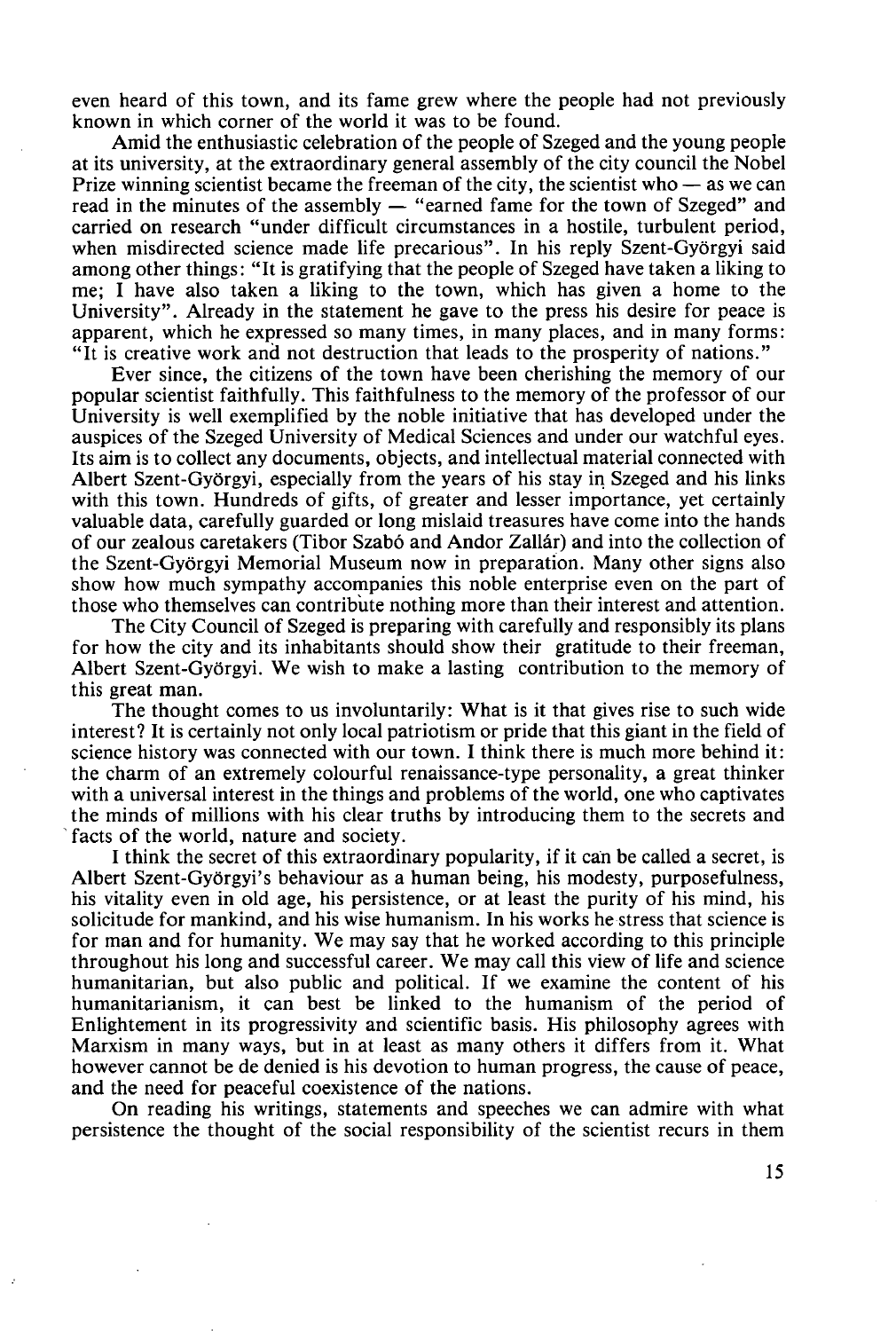from his youth right up until the twilight of his life; the thought of how research or technical progress benefits man or turns against him. Time and time again this raises worries and doubts in him. "Man has only been able to free energies, but has not yet learned how to use them" he says in one of his writings. This recognition, his mind open to the world and to its horrors, led him to make repeated warnings of the dangers of nuclear weapons. This was what brought him into opposition with his extreme right-wing fellow scientist, Ede Teller, also of Hungarian origin and knows as father of hydrogen bomb. This was what led him to protest to Nixon in a sharply worded letter against the war in Vietnam and against other adventures as well as the craze of the arnaments drive. A thought occurs to him and he expresses it in words: "What is the good of research? Should science not be halted till mankind grows up, which is absolutely necessary to ensure that it can handle the power gained by science?" It is the optimistic, responsible scientist that speaks out in Szent-Györgyi when he rejects this alternative because he believes that the progress of science promises a way out of the problem. Other, earlier stages of Szent-Györgyi's career also give proof of his social and political devotion. With his unusual sensitivity he felt the approaching danger of fascism and war. His statement made to the newspaper Népszava when he was going to receive the Nobel Prize is proof of this. In November 1937 he said: "The man of science in the whole world today... is concerned with the question of peace. Our work, our endeavours are in vain if from our discoveries the means of destruction are forged and the fruit of our peaceful work is destroyed by a world conflagration. ... There is a frightening political tension today, although there could be enough room to live in and foot to eat for everybody. Only we ought to respect each other more and we ought to believe in the power of love and construction more than in the power of destruction."

He voiced a similar warning when the Nobel Prize was handed over to him and in his statement made on Stockholm radio. There can be no doubt that his words referred to the danger of Nazism when he said: "The causes of the present tensions and hatred are not in the human soul ... we ought to believe more in the power of love than in the power of violence. We ought to pay more attention to the slaughter of people even if it is called war." Then in conclusion he said: "Nations can stand not only one above the other, but also peacefully side by side." The humanitarianthinking scientist proclaimed here the necessity of the power of love, but he could also hate, and the constraint of history, the threat of fascism prompted him to dangerous actions. His activity at the University of Szeged proves this, and his acceptance of this constraint took him out of the laboratory and the world of university education into the world of politics. His activity at the University of Szeged proves this, and his acceptance of this constraint took him out of the laboratory and the world of university education into the world of politics. His activity at the University of Szeged, his educational and youth political reform program, the creation of a united, progressive youth organization, were only the first stage in this development, because of which he was sharply attacked in parliamentary debates and in the press, although progressive press organs and such persons as Lajos Kassák and László Németh supported him.

From 1941 he took an active part in the bourgeois antiwar movement. He was an active member of the Szent-Györgyi Organization. It was on this basis that he went on his adventurous mission to Turkey with the aim of establishing connections with the Anglo-Saxon powers. It was thus that he came into contact with Prime Minister Miklós Kállay, with István Bethlen, who was a background influence in

**16.**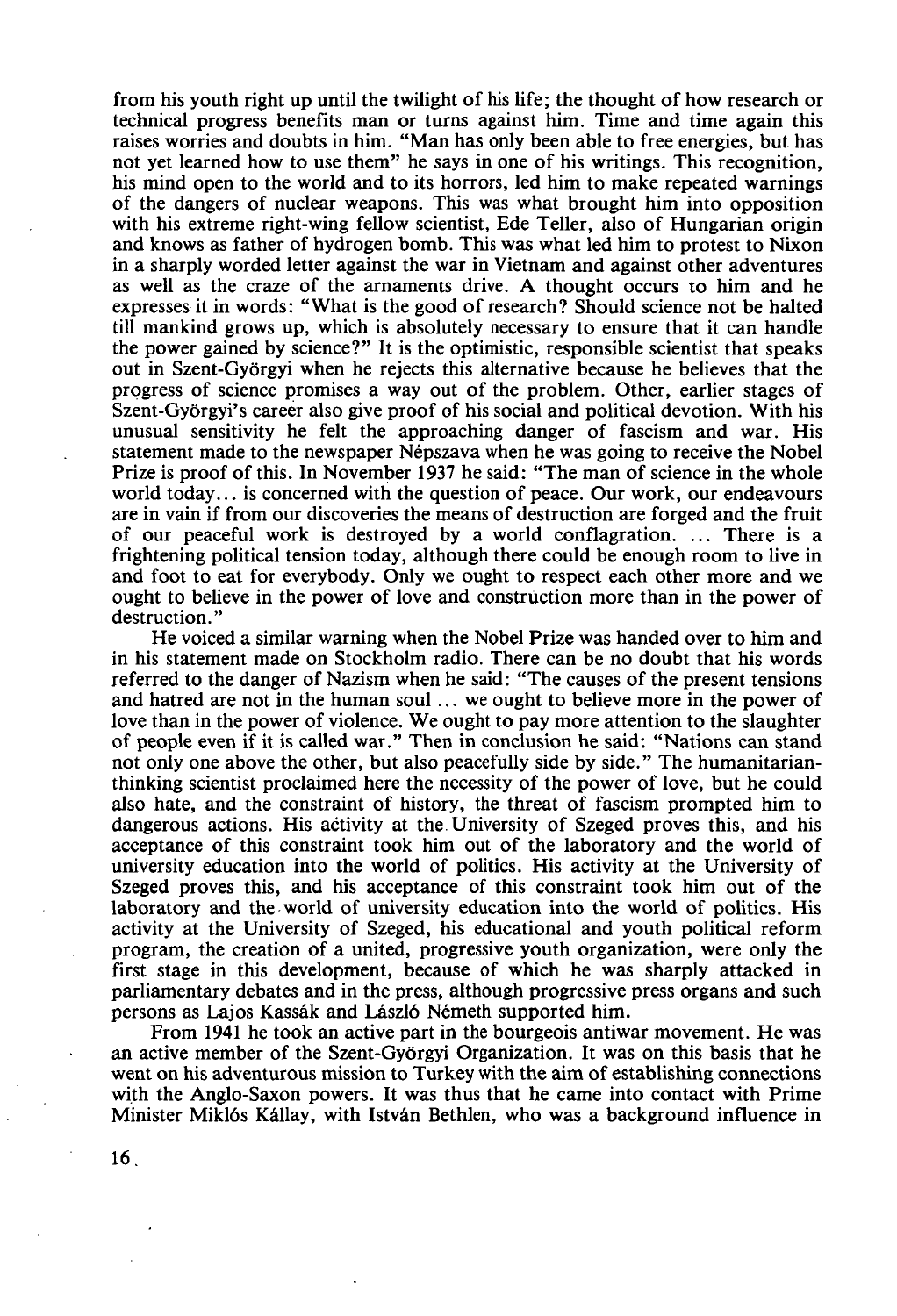Hungarian political life at the time, and he even came into contact with the Governor, Miklós Horthy.

Best known to the public in the resistance record of the professor is his mission to Turkey. Historical research has unveiled, though not fully, the role that he played in the movement led by Imre Alpári, former justice of Heves county, and István Fráter, councillor of the Ministry of the Interior, and in which Szent-Györgyi was considered for the post of Prime Minister during the political period after the planned landing of British and American forces in the Balkans. The public similarly knows little of the fact that on his return from Istambul and at the suggestion of the British Intelligence Service, it was on his initiative and with his active participation that the movement led by Alpári and his group began to form an armed wing, the organization of armed action groups, which came to a tragic end.

The scientist, who changed from research work to politics, was obliged to go underground after March 19, 1944, that is after the occupation of Hungary by the Germans. For a time the Swedish Embassy granted him asylum. Then, when the Gestapo discovered his hiding place, he went into hiding elsewhere and lived in difficult circumstances, in danger of his life, and was in the vicinity of Városliget when Liberation by the Red Army came in 1944.

After 1945 he took an extremely active part in the reviving Hungarian democratic public life. As he writes in his reminiscences, he was convinced that he had a mission: "I must help the crushed Hungarian culture." He did his share in the effort to reorganize the Hungarian Academy of Sciences and sharply criticized the learned society, which had earlier found its worthiest leader in Archduke Joseph, and declared that the organization was to a large degree responsible for the national catastrophy. He was of the opinion that the Academy in its composition, in its organization at that time, did not represent the founder Széchenyi's conception and that it could become the "citadel of independence and progress" only by reorganization.

Szent-Györgyi was also the founding president of the Hungarian-Soviet Cultural Society. At the invitation of Soviet scientists he visited Moscow (where he had already been in 1935) and, as we can read in the interview he gave to the newspaper Szabad Nép in August 1945, he returned from there with very favourable impressions.

Knowing his efforts for educational and pedagogical reforms, we cannot be surprised at the fact that he readily accepted a leading post in the National Council of Public Education. His proposals made for a democratic transformation of the school system are valid even now. He helped to develop the movement of people's colleges. He took part in, and spoke at, the third congress of the Hungarian Communist Party. The subject of his speech was of course science, support for research work, and the relationship between scholarly activity, democracy, and society.

He lived and worked in the liberated country for one and a half years, then in 1946, on a ski tour in Switzerland, he decided not to return home. Exploration of the causes is yet to be made. What we already know  $-$  he himself said so  $-$  is that one of his friends was arrested, but the political events of the coalition period, the trend of the political development also alarmed him.

He left Hungary and settled in America. His attitude towards his country changed with the passage of time. In the years of the cold war his position became even precarious. But the policy of his chosen home, the craze of the armaments drive, the murderous, destruction war in Vietnam with its cruelty, all these roused his conscience and directed his attention again to Hungary.

 $\mathbf 2$ 

**17**